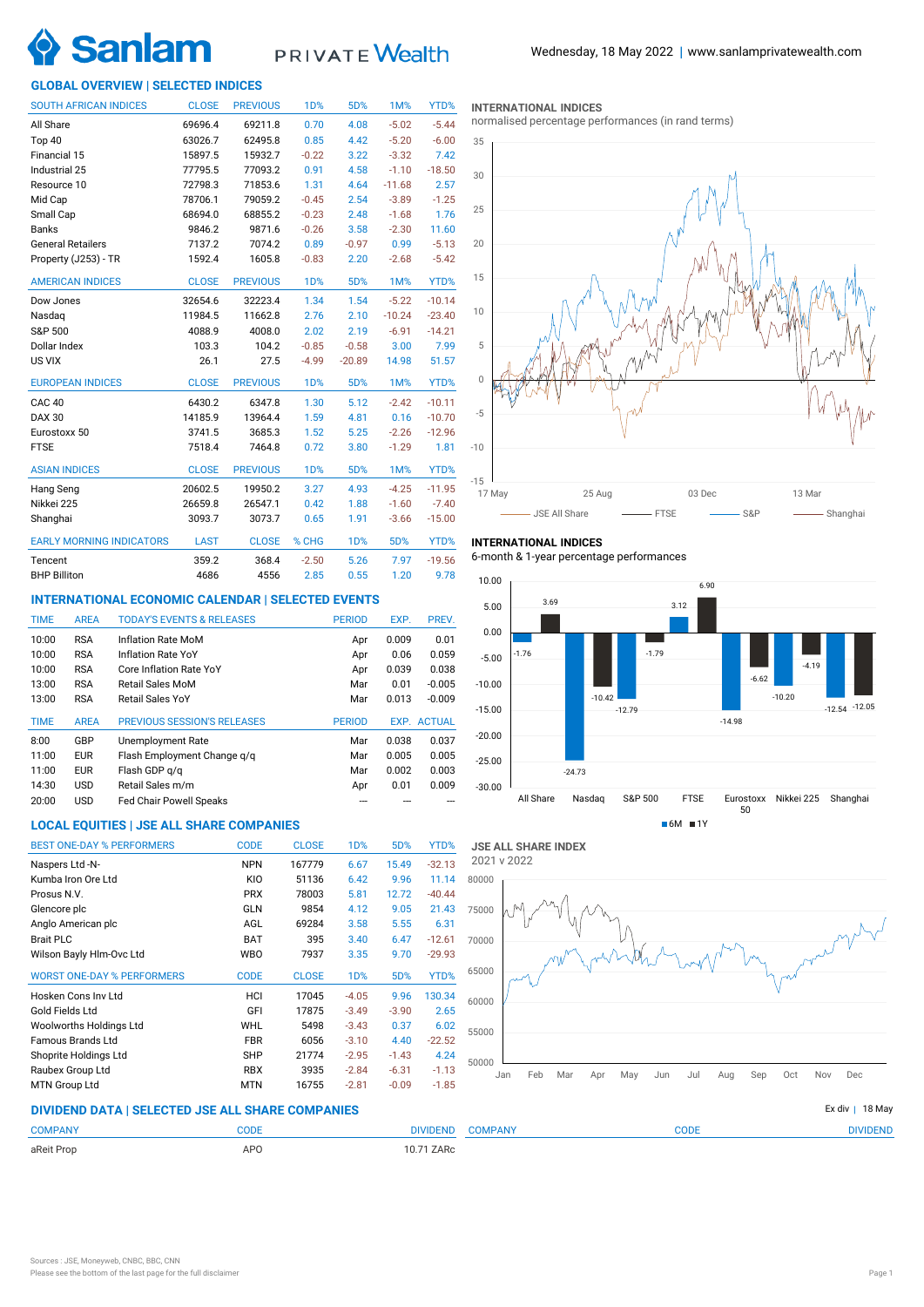| <b>COMPANY</b>               | <b>CLOSE</b> | <b>PREVIOUS</b> | 1 <sub>D</sub> % | 5D%     | 1M%      | YTD%     |
|------------------------------|--------------|-----------------|------------------|---------|----------|----------|
| Absa Group                   | 16773        | 16879           | $-0.63$          | 3.28    | $-5.55$  | 9.95     |
| Anglo                        | 69284        | 66890           | 3.58             | 5.55    | $-13.03$ | 6.31     |
| Angloplat                    | 161396       | 162300          | $-0.56$          | 1.27    | $-18.49$ | $-11.16$ |
| Anglo Gold Ashanti           | 27817        | 28237           | $-1.49$          | 0.04    | $-19.02$ | $-15.37$ |
| Anheuser-Busch Inbev         | 91068        | 90820           | 0.27             | 2.83    | 5.39     | $-5.40$  |
| <b>Bhp Group Plc</b>         | 51800        | 51275           | 1.02             | 3.42    | $-9.41$  | 9.19     |
| <b>Bid Corp</b>              | 32704        | 33153           | $-1.35$          | 8.22    | 3.83     | 0.19     |
| British American Tobacco Plo | 69520        | 68557           | 1.40             | 4.95    | 11.01    | 18.65    |
| Compagnie Financiere         | 17437        | 17260           | 1.03             | 4.39    | $-6.31$  | $-27.76$ |
| Capitec                      | 215901       | 214000          | 0.89             | 7.69    | 0.42     | 5.84     |
| Discovery                    | 13898        | 13952           | $-0.39$          | $-0.83$ | $-18.12$ | $-3.20$  |
| Firstrand                    | 6781         | 6804            | $-0.34$          | 3.37    | $-2.96$  | 11.53    |
| Goldfields                   | 17875        | 18522           | $-3.49$          | $-3.90$ | $-19.79$ | 2.65     |
| Glencore Plc                 | 9854         | 9464            | 4.12             | 9.05    | $-2.62$  | 21.43    |
| Implats                      | 19910        | 19993           | $-0.42$          | 8.83    | $-8.09$  | $-11.51$ |
| Kumba Iron Ore               | 51136        | 48053           | 6.42             | 9.96    | $-21.34$ | 11.14    |
| Mondi Plc                    | 31000        | 30569           | 1.41             | $-1.27$ | 12.21    | $-21.55$ |
| Mtn Group                    | 16755        | 17239           | $-2.81$          | $-0.09$ | $-4.31$  | $-1.85$  |
| Naspers-N                    | 167779       | 157286          | 6.67             | 15.49   | 10.15    | $-32.13$ |
| Prosus Nv                    | 78003        | 73718           | 5.81             | 12.72   | 4.87     | $-40.44$ |
| Stanbank                     | 16325        | 16388           | $-0.38$          | 1.35    | $-2.00$  | 16.60    |
| Shoprite                     | 21774        | 22435           | $-2.95$          | $-1.43$ | $-6.60$  | 4.24     |
| Sanlam                       | 6289         | 6279            | 0.16             | 2.28    | $-8.34$  | 5.95     |
| Sasol                        | 39586        | 39732           | $-0.37$          | 8.71    | 7.37     | 52.84    |
| Sibanye Stillwater           | 4818         | 4772            | 0.96             | 2.49    | $-20.61$ | $-1.87$  |
| Vodacom Group                | 14443        | 14390           | 0.37             | $-1.37$ | $-2.37$  | 7.29     |

### **LOCAL INDICES**

1-year & 3-year percentage performances



# $1Y = 3Y$

# **EXPECTED COMPANY REPORTING SCHEDULE**

| <b>COMPANY</b>             | CODE            | <b>RELEASE</b> | <b>DATE</b> |
|----------------------------|-----------------|----------------|-------------|
| Ninety One Ltd             | NY <sub>1</sub> | Final          | 18 May      |
| Investec Property Fund     | IPF             | Final          | 18 May      |
| Rebosis Property Fund      | <b>REB</b>      | Interim        | 18 May      |
| <b>Transaction Capital</b> | <b>TCP</b>      | Interim        | 18 May      |
| Indiuplace Properties      | ILU             | Interim        | 18 May      |

# **BANK AND OTHER SELECTED PREFERENCE SHARES**

| <b>COMPANY</b>          | <b>CODE</b> | <b>CLOSE</b> | <b>CLEAN YIELD</b> | APPROX. NXT. LDT |
|-------------------------|-------------|--------------|--------------------|------------------|
| <b>Investec Limited</b> | <b>INPR</b> | 9649         | 7.18               | 08 Jun '21       |
| <b>Standard Bank</b>    | <b>SBPP</b> | 9101         | 6.98               | 06 Apr '22       |
| <b>Firstrand Bank</b>   | <b>FSRP</b> | 9500         | 6.76               | 16 Feb '22       |
| Absa                    | ABSP        | 88350        | 7.05               | 13 Apr '22       |
| Capitec                 | <b>CPIP</b> | 11000        | 5.82               | 16 Mar '22       |
| Grindrod                | GNDP        | 8201         | 8.71               | 23 Mar '22       |
| Netcare                 | <b>NTCP</b> | 7651         | 7.23               | 04 May '22       |
| Discovery               | <b>DSBP</b> | 9562         | 8.36               | 09 Mar '22       |
| Invicta                 | <b>IVTP</b> | 8700         | 9.06               | 22 Jun '22       |

### SELECTED HEADLINES

On the Johannesburg Stock Exchange, the All-Share index ended up 0.7% at 69,696 and the blue-chip Top 40 index closed up 0.85% at 63,027 points. Although local economy linked stocks such as banks and financials slipped on the back of weak investor confidence, mining stocks jumped led by increase in platinum and coal prices, giving the market a boost. Tech investor and biggest listed company on the JSE, Naspers, was up 6.7% and its subsidiary Prosus was up 5.8%.



### **SENS ANNOUNCEMENTS**

SELECTED HEADLINES

#### **PICK N PAY STORES LIMITED – Audited Condensed Consolidated Results**

The Group delivered a resilient performance across the year despite the considerable negative impact of the civil unrest of July 2021, and some continuing restrictions on trading associated with the Covid-19 pandemic. Group turnover increased by 5.2%, despite an estimated R2.7 billion in lost sales arising from the large number of store closures as a result of the civil unrest (R1.8 billion) and the trading restrictions on liquor, largely in the first half of the year (R0.9 billion). The Group's trading momentum recovered well after the disruption, with sales growth of 7.4% in the final quarter of the year. The Group's gross profit and operating margins reflect the significant impact of the lost sales and related earnings, including material stock losses, with the majority of the unrest-related losses expected to be recovered from insurers. The Group recovered all material damage losses from SASRIA during FY22 and received R145.2 million of interim business interruption insurance payments in March 2022. Gross profit at 18.8% reflects the Group's commitment to better value for customers, with selling price inflation contained at 2.9% for the year, against CPI Food inflation of 6.2%. Project Future, the Group's modernisation programme, has delivered cost savings of R1.0 billion over the past two years, mitigating the impact of cost escalations, particularly in security and insurance as a result of the civil unrest. Trading expenses were up 4.2% year-on-year. Strong control over working capital sustained the Group's strong liquidity position, reducing the cost of funding over the year. The Group made progress against a number of its strategic priorities, including: strong customer growth from refurbished Pick n Pay Select supermarkets; market share gains from Pick n Pay Clothing, and significant growth in online on-demand grocery sales in the second half, following the relaunch of Pick n Pay asap! in August 2021. Pro forma profit before tax and capital items (including R145.2 million of insurance recoveries received post year-end) increased 24.9% at a Group level – and by 29.5% in the Group's South Africa segment – under some of the most difficult circumstances in the Group's history. The Board has declared a final dividend of 185.35 cents per share, bringing the total FY22 dividend to 221.15 cents per share, up 23.0% in line with pro forma headline earnings per share.

# Move | 1.28% Open | 5775c Close | 5850c High | 5974c Low | 5733c

**QUANTUM FOODS HOLDINGS LIMITED – Operational update and trading statement** Shareholders are hereby advised that for the 6-month period ended 31 March 2022 a reasonable degree of certainty exists that headline earnings per share ("HEPS") of the Company will be between 14.5 cents and 17.1 cents compared to HEPS of 26.9 cents reported in the 6-month period ended 31 March 2021, being a decrease of between 36% and 46%; and earnings per share ("EPS") of the Company will be between 15.2 cents and 17.8 cents compared to EPS of 26.9 cents reported in the Previous Corresponding Period, being a decrease of between 34% and 44%. EPS and HEPS for the Current Reporting Period were largely impacted by an outbreak of highly pathogenic avian influenza at the Lemoenkloof layer farm, further details of which were disclosed in the Trading Update and remain unchanged. The direct loss associated with the culling of approximately 400 000-layer hens, and subsequent clean- up costs at the Lemoenkloof layer farm in the Current Reporting Period, amounted to approximately R24 million and resulted in a decline of approximately 8.6 cents in both HEPS and EPS, for the Current Reporting Period when compared to the Previous Corresponding Period. The insurance claim in respect of the abovementioned costs is in process and has not advanced sufficiently in order to include any recovery of loss in the Current Reporting Period.

Move | -0.43% Open | 465c Close | 465c High | 465c Low | 465c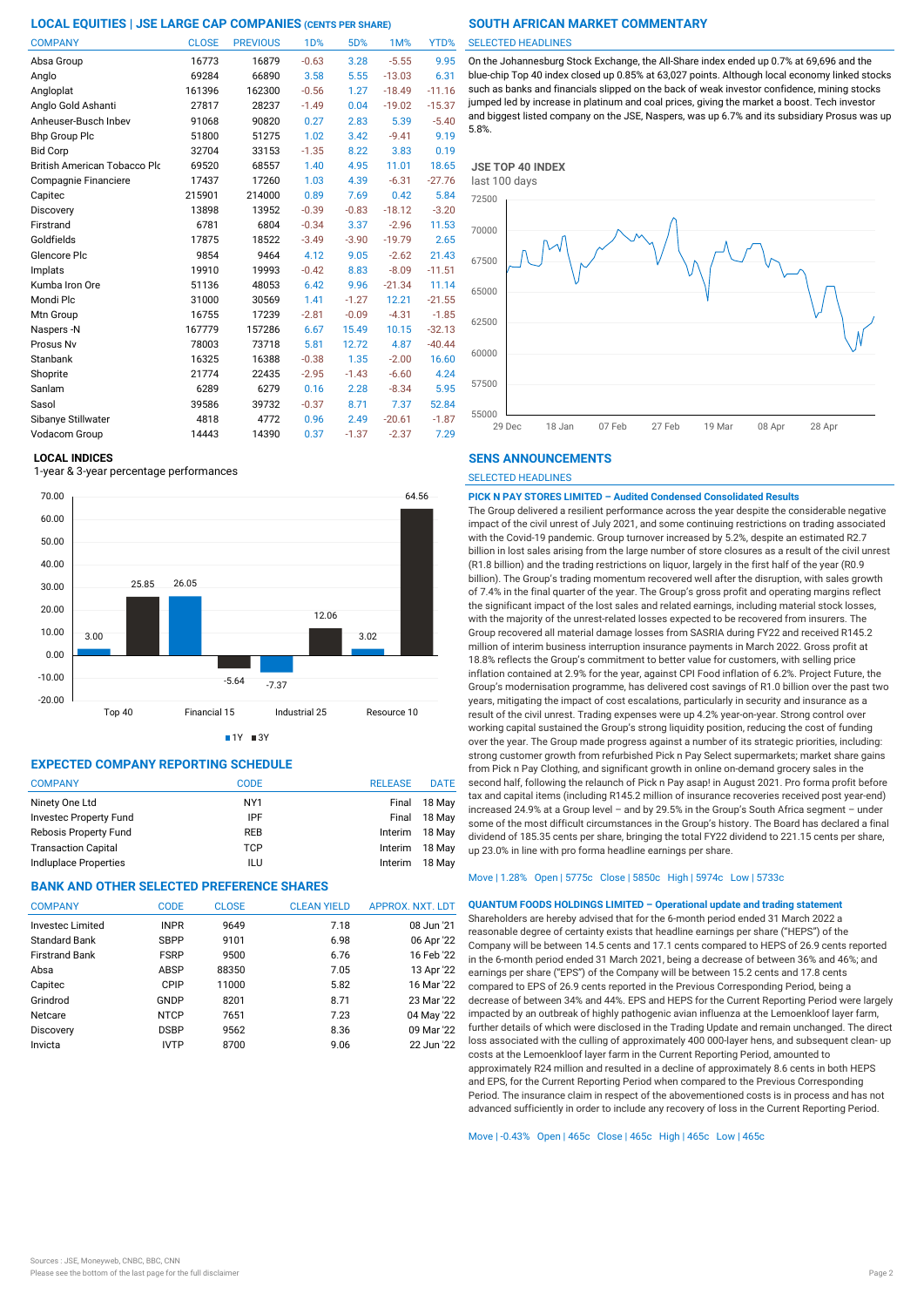**LOCAL EQUITIES | JSE MID CAP COMPANIES (CENTS PER SHARE) LOCAL EQUITIES | JSE SMALL CAP COMPANIES (CENTS PER SHARE)**

| <b>COMPANY</b>            | <b>CODE</b> | <b>CLOSE</b> | <b>PREVIOUS</b> | 1 <sub>D</sub> % | 1M%      | YTD%     | <b>COMPANY</b>               | <b>CODE</b>      | <b>CLOSE</b> | <b>PREVIOUS</b> | 1D%     | 1M%      | YTD%     |
|---------------------------|-------------|--------------|-----------------|------------------|----------|----------|------------------------------|------------------|--------------|-----------------|---------|----------|----------|
| Aspen                     | APN         | 15800        | 15642           | 1.01             | $-12.26$ | $-29.60$ | Advtech                      | ADH              | 1757         | 1736            | 1.21    | 3.54     | $-0.06$  |
| African Rainbow           | ARI         | 24773        | 24322           | 1.85             | $-7.45$  | 7.14     | Altron                       | AEL              | 925          | 904             | 2.32    | 17.24    | 1.09     |
| Avi                       | AVI         | 6476         | 6468            | 0.12             | $-3.34$  | $-12.37$ | Aeci                         | <b>AFE</b>       | 9991         | 10046           | $-0.55$ | $-3.77$  | $-10.79$ |
| Barworld                  | <b>BAW</b>  | 10938        | 11115           | $-1.59$          | $-3.93$  | $-27.26$ | <b>Alexander Forbes</b>      | AFH              | 438          | 435             | 0.69    | $-0.68$  | $-2.45$  |
| <b>Bidvest Group</b>      | <b>BVT</b>  | 20889        | 21152           | $-1.24$          | $-2.02$  | 10.26    | Afrimat                      | AFT              | 5926         | 5812            | 1.96    | $-12.98$ | 3.19     |
| Capco                     | CCO         | 3221         | 3259            | $-1.17$          | 3.40     | $-11.10$ | Arrowhead Prop               | AHB              | 319          | 320             | $-0.31$ | $-5.34$  | $-24.94$ |
| Clicks Group              | CLS         | 29488        | 29418           | 0.24             | $-1.44$  | $-6.54$  | African Rainbow Cap.         | AIL              | 660          | 660             | 0.00    | $-4.07$  | $-2.94$  |
| Coronation                | <b>CML</b>  | 3968         | 3929            | 0.99             | $-7.70$  | $-24.48$ | Adcock Ingram                | AIP              | 5350         | 5200            | 2.88    | 1.61     | 6.05     |
| Dis-Chem                  | <b>DCP</b>  | 3419         | 3462            | $-1.24$          | $-10.03$ | $-3.47$  | Astral                       | ARL              | 16000        | 16111           | $-0.69$ | 5.57     | $-7.33$  |
| Distell Group             | DGH         | 17250        | 17270           | $-0.12$          | $-0.17$  | 2.19     | Attacq                       | <b>ATT</b>       | 633          | 646             | $-2.01$ | $-12.45$ | $-20.78$ |
| Drdgold                   | <b>DRD</b>  | 1030         | 1045            | $-1.44$          | $-25.20$ | $-21.97$ | <b>Brait</b>                 | <b>BAT</b>       | 395          | 382             | 3.40    | $-9.20$  | $-12.61$ |
| Exxaro Resources          | <b>EXX</b>  | 21463        | 20801           | 3.18             | $-8.35$  | 40.40    | <b>Blue Label Telecoms</b>   | <b>BLU</b>       | 475          | 473             | 0.42    | $-16.52$ | $-6.68$  |
| Fortress Reit A           | FFA         | 1204         | 1186            | 1.52             | $-2.75$  | $-3.68$  | <b>Bytes Technology</b>      | <b>BYI</b>       | 8634         | 8690            | $-0.64$ | $-6.15$  | $-29.26$ |
| Fortress Reit B           | <b>FFB</b>  | 379          | 387             | $-2.07$          | 3.27     | 16.62    | City Lodge Hotels            | <b>CLH</b>       | 449          | 459             | $-2.18$ | $-10.38$ | $-17.01$ |
| Growthpoint               | GRT         | 1381         | 1393            | $-0.86$          | $-1.92$  | $-10.15$ | Curro                        | COH              | 976          | 980             | $-0.41$ | $-8.36$  | $-21.61$ |
| Harmony Gold              | <b>HAR</b>  | 5577         | 5730            | $-2.67$          | $-19.15$ | $-16.26$ | Cashbuild                    | <b>CSB</b>       | 28500        | 28198           | 1.07    | 3.91     | 9.20     |
| Investec                  | INL         | 9236         | 9319            | $-0.89$          | $-1.27$  | 5.49     | Datatec                      | <b>DTC</b>       | 3891         | 3982            | $-2.29$ | $-0.26$  | 1.06     |
| Investec                  | <b>INP</b>  | 9149         | 9183            | $-0.37$          | $-0.62$  | 5.54     | Emira                        | <b>EMI</b>       | 980          | 959             | 2.19    | $-9.84$  | 3.16     |
| Italtile                  | <b>ITE</b>  | 1511         | 1544            | $-2.14$          | $-9.25$  | $-10.06$ | Epp N.V                      | EPP              | 1236         | 1236            | 0.00    | 0.00     | 5.19     |
| Libhold                   | LBH         | 10422        | 10422           | 0.00             | 0.00     | 10.24    | <b>Equites Property Fund</b> | EQU              | 1996         | 1993            | 0.15    | $-6.07$  | $-13.18$ |
| Life Healthcare           | LHC         | 1925         | 1907            | 0.94             | $-15.12$ | $-19.89$ | Famous Brands                | <b>FBR</b>       | 6056         | 6250            | $-3.10$ | $-1.17$  | $-22.52$ |
| Multichoice Group         | <b>MCG</b>  | 13135        | 13100           | 0.27             | 2.43     | 7.64     | Grindrod                     | GND              | 659          | 659             | 0.00    | 1.38     | 33.13    |
| Mediclinic Int.           | MEI         | 6969         | 7150            | $-2.53$          | $-5.39$  | 2.39     | Hci                          | HCI              | 17045        | 17764           | $-4.05$ | 49.52    | 130.34   |
| <b>Montauk Renewables</b> | <b>MKR</b>  | 18318        | 18631           | $-1.68$          | 17.97    | 6.50     | Hudaco                       | <b>HDC</b>       | 13950        | 13994           | $-0.31$ | $-3.10$  | 5.80     |
| Mr Price Group            | <b>MRP</b>  | 20272        | 20814           | $-2.60$          | $-7.60$  | 1.61     | Hammerson Plc                | <b>HMN</b>       | 565          | 550             | 2.73    | $-9.02$  | $-21.42$ |
| Momentum                  | MTM         | 1566         | 1535            | 2.02             | $-7.34$  | $-17.36$ | Hyprop                       | <b>HYP</b>       | 3583         | 3595            | $-0.33$ | $-0.19$  | $-3.81$  |
| Ninety One Plc            | N91         | 4906         | 4885            | 0.43             | $-1.66$  | $-14.65$ | Investec Australia Prop.     | <b>IAP</b>       | 2131         | 2140            | $-0.42$ | 2.95     | 10.87    |
| Nedbank                   | <b>NED</b>  | 21034        | 21274           | $-1.13$          | $-4.47$  | 20.18    | Investec Prop Fund           | IPF              | 1196         | 1200            | $-0.33$ | $-3.55$  | $-3.55$  |
| Northam Platinum          | <b>NHM</b>  | 18047        | 18051           | $-0.02$          | $-7.24$  | $-13.86$ | Imperial                     | <b>IPL</b>       | 6595         | 6595            | 0.00    | 0.00     | 3.06     |
| Nepi Rockcastle Plc       | <b>NRP</b>  | 9529         | 9705            | $-1.81$          | $-0.50$  | $-10.10$ | Jse                          | <b>JSE</b>       | 10893        | 10677           | 2.02    | 0.60     | $-2.74$  |
| Netcare                   | <b>NTC</b>  | 1507         | 1514            | $-0.46$          | $-6.34$  | $-5.10$  | Kap Industrial               | KAP              | 462          | 463             | $-0.22$ | $-9.06$  | 5.72     |
| Ninety One                | NY1         | 4755         | 4731            | 0.51             | $-2.10$  | $-15.86$ | Karooooo                     | <b>KRO</b>       | 41100        | 40797           | 0.74    | $-15.26$ | $-23.18$ |
| Old Mutual                | <b>OMU</b>  | 1247         | 1241            | 0.48             | 1.96     | $-4.81$  | Psg Konsult                  | <b>KST</b>       | 1300         | 1308            | $-0.61$ | $-3.35$  | $-3.27$  |
| Pik N Pay                 | PIK         | 5850         | 5776            | 1.28             | 1.58     | 11.49    | Liberty Two Degrees          | L <sub>2</sub> D | 420          | 430             | $-2.33$ | 1.20     | $-11.58$ |
| Pepkor                    | PPH         | 2023         | 2044            | $-1.03$          | $-9.00$  | $-7.58$  | Long4Life                    | L <sub>4</sub> L | 619          | 620             | $-0.16$ | 3.17     | 5.99     |
| Psg                       | <b>PSG</b>  | 9281         | 9310            | $-0.31$          | $-3.56$  | 4.00     | Libstar                      | LBR              | 550          | 545             | 0.92    | $-3.68$  | $-17.29$ |
| Quilter Plc               | QLT         | 2546         | 2500            | 1.84             | $-10.51$ | $-19.63$ | Lighthouse Capital           | LTE              | 809          | 822             | $-1.58$ | $-7.44$  | $-10.11$ |
| Rbplapts                  | <b>RBP</b>  | 15400        | 15400           | 0.00             | $-3.09$  | $-1.48$  | Massmart                     | <b>MSM</b>       | 4121         | 4176            | $-1.32$ | $-0.17$  | $-32.09$ |
| Redefine                  | <b>RDF</b>  | 427          | 430             | $-0.70$          | $-3.17$  | $-2.95$  | Mas Real Estate Inc          | <b>MSP</b>       | 1975         | 1998            | $-1.15$ | $-5.46$  | $-6.09$  |
| Remgro                    | <b>REM</b>  | 14046        | 14052           | $-0.04$          | $-2.90$  | 7.10     | Metair                       | <b>MTA</b>       | 2750         | 2760            | $-0.36$ | $-9.60$  | 0.00     |
| Resilient Reit            | <b>RES</b>  | 5718         | 5778            | $-1.04$          | $-1.24$  | $-4.30$  | Motus                        | <b>MTH</b>       | 10950        | 11090           | $-1.26$ | 3.04     | $-0.54$  |
| Rand Merchant Inv         | RMI         | 2805         | 2795            | 0.36             | 27.01    | $-37.90$ | M&R Hold                     | <b>MUR</b>       | 1042         | 1040            | 0.19    | $-8.11$  | $-26.98$ |
| Reinet Investments Sca    | <b>RNI</b>  | 32256        | 32363           | $-0.33$          | $-2.50$  | 12.77    | Oceana                       | <b>OCE</b>       | 5279         | 5350            | $-1.33$ | $-7.39$  | $-4.95$  |
| Sappi                     | <b>SAP</b>  | 5885         | 5911            | $-0.44$          | 6.17     | 28.89    | Omnia                        | <b>OMN</b>       | 8524         | 8534            | $-0.12$ | 5.78     | 33.17    |
| Santam                    | <b>SNT</b>  | 28158        | 28705           | $-1.91$          | $-2.42$  | 4.68     | Pan African Resource         | PAN              | 400          | 389             | 2.83    | $-8.05$  | 4.17     |
| Spar                      | SPP         | 15995        | 16136           | $-0.87$          | $-2.72$  | $-4.29$  | Raubex                       | <b>RBX</b>       | 3935         | 4050            | $-2.84$ | $-1.28$  | $-1.13$  |
| Sirius Real Estate        | <b>SRE</b>  | 2240         | 2261            | $-0.93$          | $-2.31$  | $-26.15$ | Rhodes Food Pty              | RFG              | 1265         | 1265            | 0.00    | 4.81     | 3.01     |
| Tigebrands                | <b>TBS</b>  | 14141        | 13985           | 1.12             | $-3.70$  | $-21.87$ | Reunert                      | <b>RLO</b>       | 4182         | 4160            | 0.53    | $-2.74$  | $-21.09$ |
| The Foschini Group        | <b>TFG</b>  | 14227        | 14322           | $-0.66$          | $-0.43$  | 14.83    | Sa Corp Real Estate          | SAC              | 213          | 216             | $-1.39$ | $-7.39$  | $-9.36$  |
| Thungela Resources        | <b>TGA</b>  | 26800        | 26833           | $-0.12$          | 8.22     | 217.01   | Steinhoff International N.V. | <b>SNH</b>       | 263          | 262             | 0.38    | $-9.93$  | $-47.61$ |
| Telkom                    | <b>TKG</b>  | 4740         | 4791            | $-1.06$          | 7.02     | $-12.35$ | Super                        | <b>SPG</b>       | 2813         | 2795            | 0.64    | 3.42     | $-17.29$ |
| Truworths                 | <b>TRU</b>  | 5324         | 5447            | $-2.26$          | $-2.47$  | 1.89     | Stor-Age Property Reit       | SSS              | 1411         | 1425            | $-0.98$ | $-3.95$  | $-3.02$  |
| Textainer                 | <b>TXT</b>  | 51000        | 50500           | 0.99             | $-0.97$  | $-11.30$ | Stenprop                     | STP              | 3648         | 3700            | $-1.41$ | $-2.77$  | $-15.16$ |
| Woolies                   | WHL         | 5498         | 5693            | $-3.43$          | $-6.39$  | 6.02     | Sun Int                      | SUI              | 2644         | 2600            | 1.69    | $-11.04$ | $-7.07$  |
|                           |             |              |                 |                  |          |          | <b>Transaction Capital</b>   | <b>TCP</b>       | 4408         | 4465            | $-1.28$ | $-11.13$ | $-2.11$  |
|                           |             |              |                 |                  |          |          | Tsogo Sun Hotels             | TGO              | 325          | 325             | 0.00    | $-3.56$  | $-7.67$  |

# **SOUTH AFRICAN 10-YEAR BOND**



# **10-YEAR BOND YIELD | SELECTED ITEMS (BASIS POINT CHANGE)**

| <b>REGION</b>        | <b>YIELD</b> | 1D%  | 1M%     | YTD% |
|----------------------|--------------|------|---------|------|
| <b>United States</b> | 2.96         | $-2$ | 11      | 133  |
| United Kingdom       | 1.88         | ---  | $-1$    | 101  |
| Germany              | 1.04         | ---  | 20      | 115  |
| Japan                | 0.24         | ---  | $- - -$ | 16   |
| South African 10Y    | 10           | -2   | q       | 89   |

Zeder Investments 2ED 191 196 -2.55 -36.75 -41.05

Wbhovco WBO 7937 7680 3.35 5.53 -29.93 Vukile VKE 1294 1307 -0.99 -4.43

Tsogo Sun Gaming TSG 1127 1123 0.36 -0.27 -3.26

# **GLOBAL INTEREST RATES | SELECTED ITEMS**

| <b>REGION</b>        | <b>CURRENT RATE</b> |
|----------------------|---------------------|
| <b>United States</b> | 0,50%-1,00%         |
| United Kingdom       | 1.00%               |
| European             | 0,00%               |
| SA Repo Rate         | 4.25%               |
| <b>SA Prime Rate</b> | 7.75%               |

 $4.61$ <br>-29.93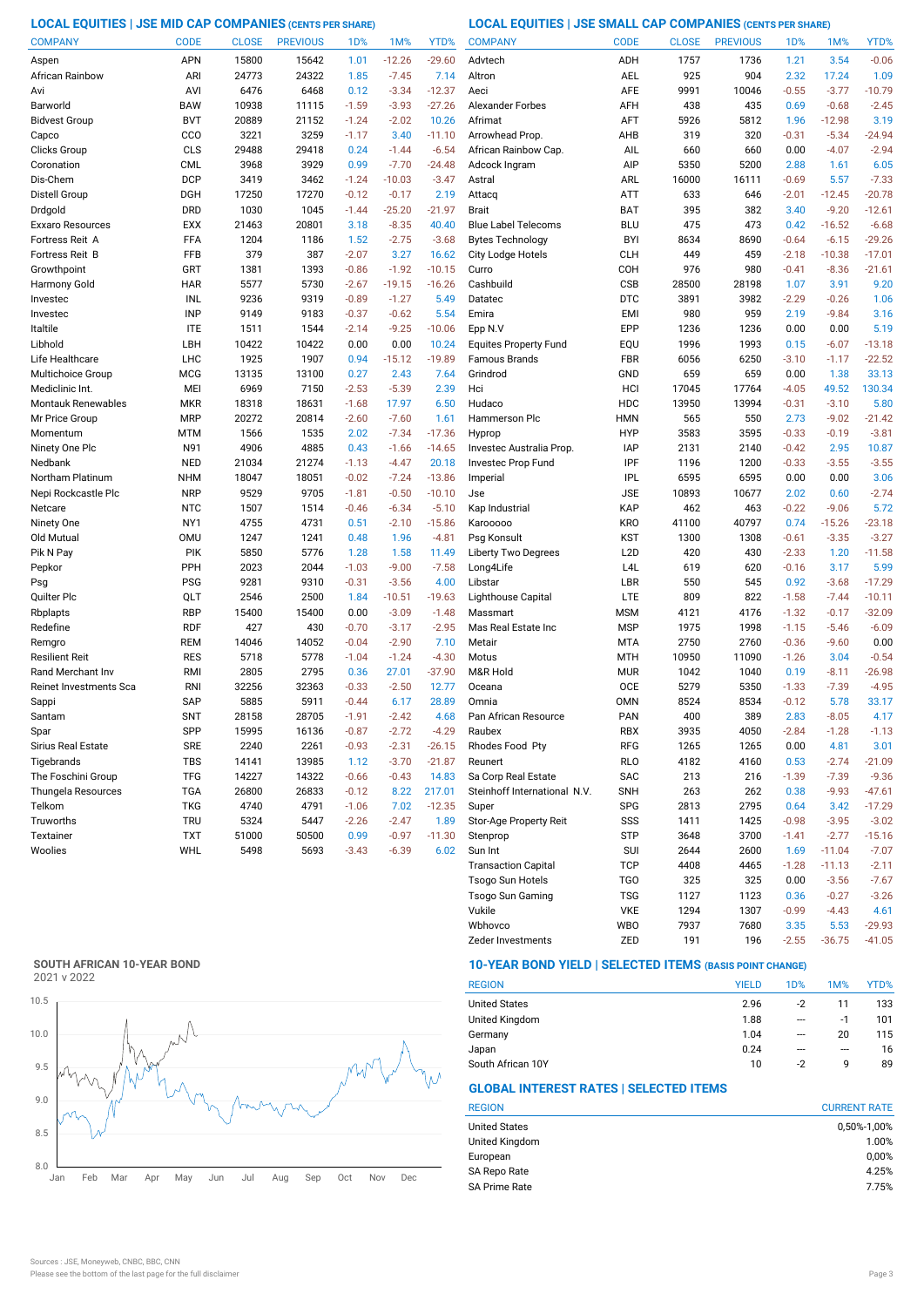**EUROPEAN INDICES**

normalised percentage performances



**AMERICAN INDICES**

normalised percentage performances



#### **ASIAN INDICES**

normalised percentage performances



Please see the bottom of the last page for the full disclaimer Page 3 Sources : JSE, Moneyweb, CNBC, BBC, CNN

# **GLOBAL MARKETS EUROPEAN MARKET COMMENTARY**

#### SELECTED HEADLINES

European stocks closed higher on Tuesday as global markets tried to build on some positive momentum seen at the start of the new trading week. The pan-European Stoxx 600 added 1.2% by the close, with basic resources climbing 3.5% to lead gains as almost all sectors and major bourses finished in positive territory. On the data front Tuesday, U.K. unemployment fell to its lowest since 1974 in the first quarter, official figures revealed Tuesday, but soaring inflation pushed wages downward. Euro zone GDP grew 0.3% in the first quarter, Eurostat figures revealed on Tuesday.



### **AMERICAN MARKET COMMENTARY**

#### SELECTED HEADLINES

U.S. stocks rose on Tuesday as the market's rebound from the year's sharp declines gained steam. Shares of Citigroup and Paramount Global surged on Tuesday after Berkshire Hathaway disclosed its holdings in the two companies. Citigroup jumped about 7.6% after Warren Buffett's conglomerate revealed it added a nearly \$3 billon stake in the struggling bank during the first quarter. Travel stocks popped after United Airlines raised its revenue outlook for the second quarter on improved consumer demand. On the economic front, retail sales numbers came in about as expected. Consumer spending on retail rose 0.9% in April, according to the U.S. Census Bureau. Retail sales excluding autos rose 0.6% in April.



#### **ASIAN MARKET COMMENTARY**

# SELECTED HEADLINES

Shares in Asia-Pacific were mixed this morning following overnight comments from U.S. Federal Reserve Chairman Jerome Powell, who said he's resolved to raise rates until inflation comes down. Japan's economy shrank 1% on an annualized basis in January-March as compared with the previous quarter, government data showed today. That was less than the 1.8% contraction predicted in a poll, according to Reuters.